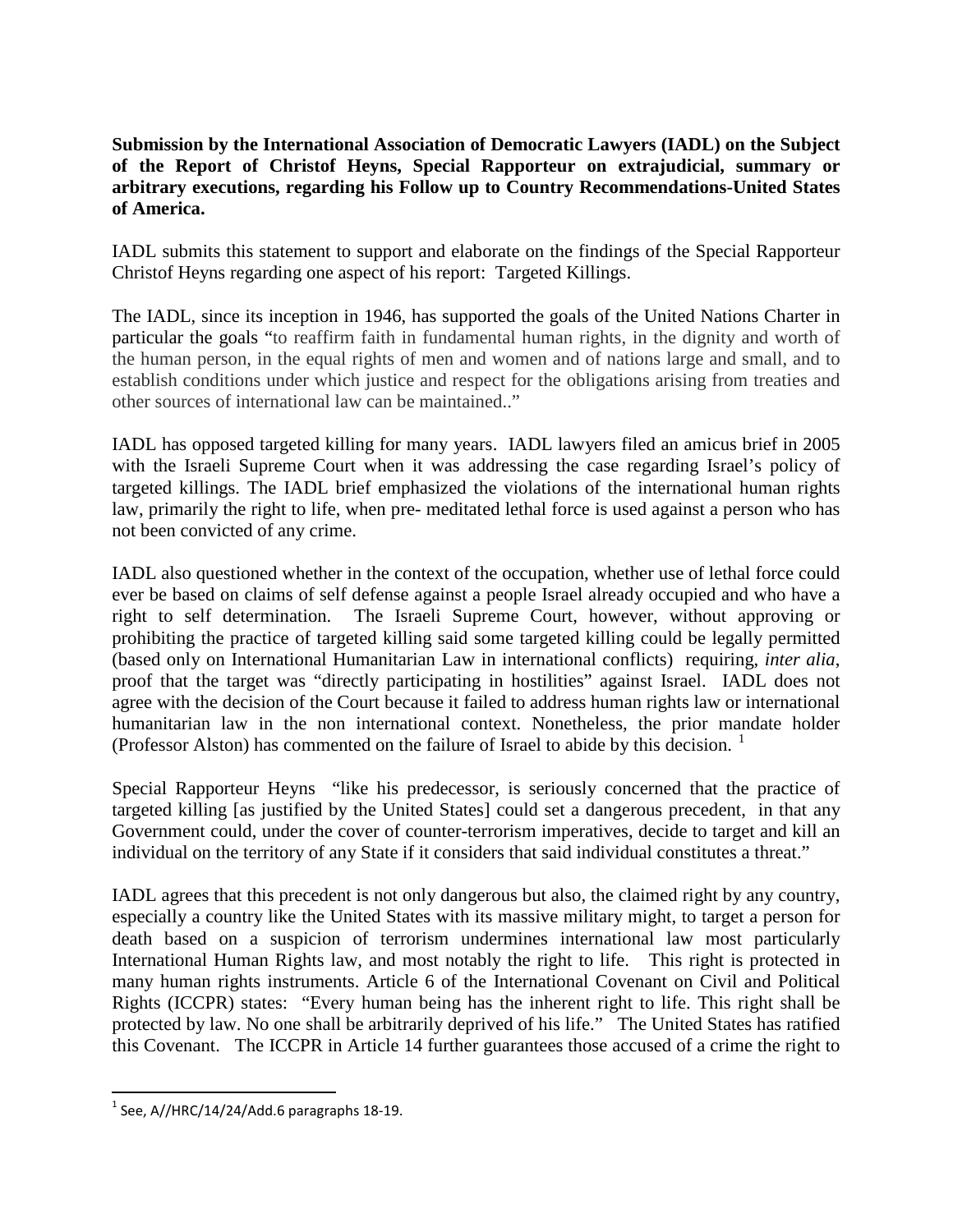be presumed innocent and to a fair trial by an impartial tribunal. Targeted killing abrogates these rights.

Since the United States has now placed its policy of targeted killing in the right to self defense, as the United States is "in and armed conflict with Al-Qaeda as well as the Taliban and associated forces" the illegality of the policy is starkly brought into focus.

The claim of self defense now used by the United States to justify its policy of using lethal force against those suspected of being members of Al-Qaeda or the Taliban cannot be countenanced by the international community regardless of their heinous actions.

Self defense under Article 51 of the United Nations Charter is a narrow exception to the United Nations Charter provisions which prohibit countries from resorting to force or the threat of force in settling international disputes. It is defined as allowing individual or collective action only in the face of an armed attack. To the extent the United States claims the right to kill suspected terrorists or their allies before they act that right is circumscribed by the *Caroline* case strictures.<sup>2</sup> While IADL does not oppose legal means to prevent further terrorist attacks, it is a dangerous precedent to allow any country, and in the case of the United States the Chief Executive to be judge jury and executioner of persons suspected of being in Al-Qaeda or the Taliban.<sup>3</sup>

The United States' resort to ever increasing targeted killings is a direct result of the United States declaring a "War on Terror" after 9/11. Declaring a perpetual war on a tactic and claiming all Al-Qaeda and Taliban are terrorists who may be preemptively killed as a form of self defense, rather than being arrested and tried for criminal acts in using a law enforcement approach to terrorism, is a product of a powerful military industrial complex in the United States which sees use of force as the first step to resolving disputes rather than a last resort.

The United States began a war in Afghanistan against the Taliban government citing its harboring of the "terrorists" responsible for 9/11. While scholars disagreed whether an attack on Afghanistan was justified "self defense" after 9/11, the IADL stated the war against the Taliban government, was itself illegal even though IADL did not support the Taliban.<sup>4</sup> We argued as we

<sup>&</sup>lt;sup>2</sup> The *Caroline* case established that in order to use anticipatory self defense, there had to exist "a necessity of selfdefense, instant, overwhelming, leaving no choice of means, and no moment of deliberation,' and furthermore that any action taken must be proportional, "since the act justified by the necessity of self-defense, must be limited by that necessity, and kept clearly within it."

 $3$  The drone strikes fall into two categories. Signature strikes where the US will target an area where it believes terrorists are training or living. The other is personality strikes where the US targets a particular person who is believed to be a terrorist. The New York Times on May 29, 2012 addressed the policy as well but did not address any of the legal issues except to say that the President believes that the vetting of the people on the "kill list" (for the personality strikes) done by the executive branch is sufficient due process, and that military age males in the vicinity of "signature" strikes are not civilians. [\(http://www.nytimes.com/2012/05/29/world/obamas-leadership](http://www.nytimes.com/2012/05/29/world/obamas-leadership-in-war-on-al-qaeda.html)[in-war-on-al-qaeda.html](http://www.nytimes.com/2012/05/29/world/obamas-leadership-in-war-on-al-qaeda.html)

 $4$  After the 9/11 attacks, the Security Council passed two resolutions, neither of which authorized the use of military force in Afghanistan. Resolutions 1368 and 1373 condemned the September 11 attacks, and ordered the